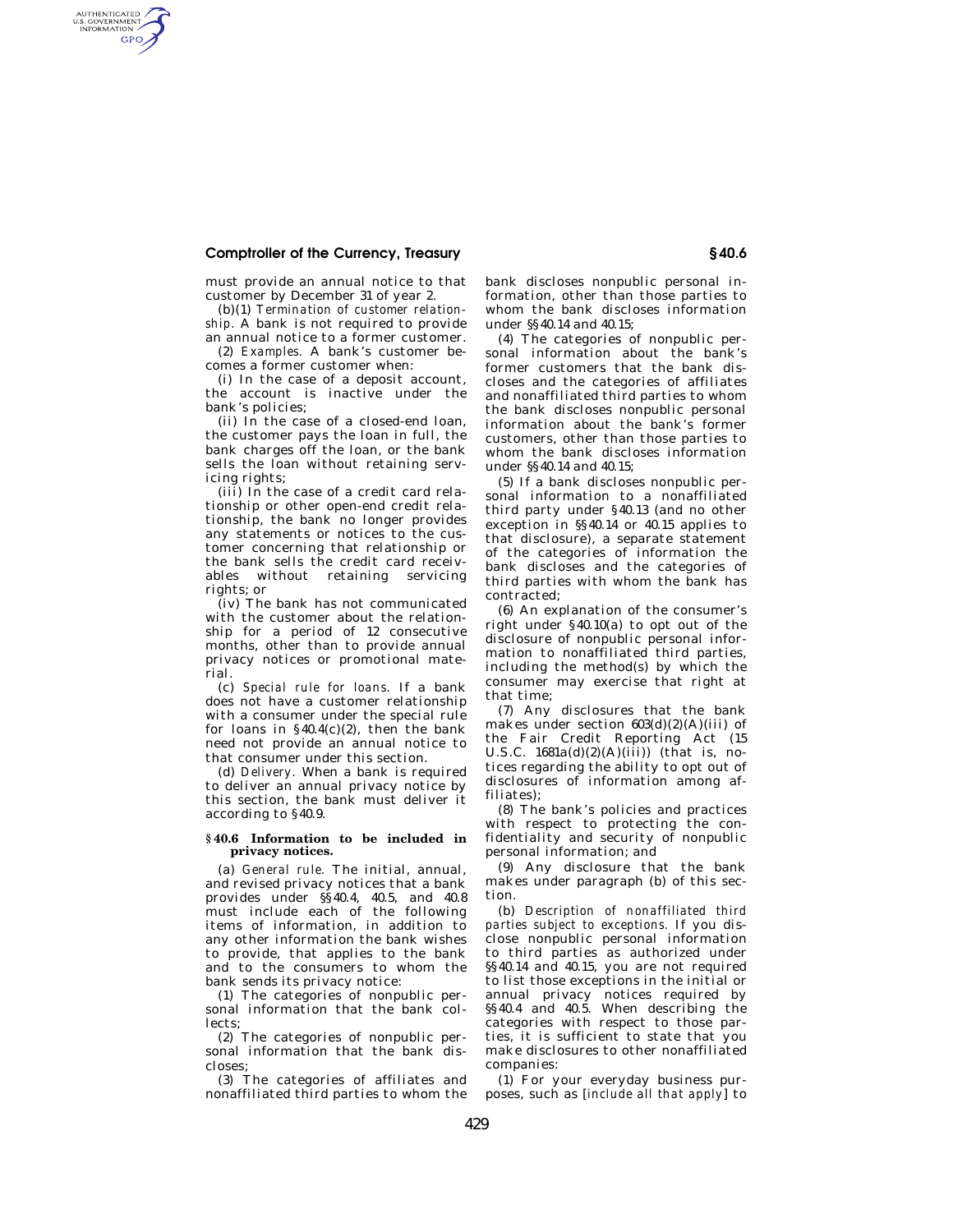process transactions, maintain account(s), respond to court orders and legal investigations, or report to credit

(2) As permitted by law.

bureaus; or

(c) *Examples*—(1) *Categories of nonpublic personal information that the bank collects.* A bank satisfies the requirement to categorize the nonpublic personal information that it collects if it lists the following categories, as applicable:

(i) Information from the consumer;

(ii) Information about the consumer's transactions with the bank or its affiliates;

(iii) Information about the consumer's transactions with nonaffiliated third parties; and

(iv) Information from a consumer reporting agency.

(2) *Categories of nonpublic personal information the bank discloses.* (i) A bank satisfies the requirement to categorize the nonpublic personal information that it discloses if the bank lists the categories described in paragraph (e)(1) of this section, as applicable, and a few examples to illustrate the types of information in each category.

(ii) If a bank reserves the right to disclose all of the nonpublic personal information about consumers that it collects, it may simply state that fact without describing the categories or examples of the nonpublic personal information it discloses.

(3) *Categories of affiliates and nonaffiliated third parties to whom the bank discloses.* A bank satisfies the requirement to categorize the affiliates and nonaffiliated third parties to whom it discloses nonpublic personal information if the bank lists the following categories, as applicable, and a few examples to illustrate the types of third parties in each category:

(i) Financial service providers;

(ii) Non-financial companies; and

(iii) Others.

(4) *Disclosures under exception for service providers and joint marketers.* If a bank discloses nonpublic personal information under the exception in §40.13 to a nonaffiliated third party to market products or services that it offers alone or jointly with another financial institution, the bank satisfies the disclosure requirement of paragraph (a)(5) of this section if it:

(i) Lists the categories of nonpublic personal information it discloses, using the same categories and examples the bank used to meet the requirements of paragraph (a)(2) of this section, as applicable; and

(ii) States whether the third party is:

(A) A service provider that performs marketing services on the bank's behalf or on behalf of the bank and another financial institution; or

(B) A financial institution with whom the bank has a joint marketing agreement.

(5) *Simplified notices.* If a bank does not disclose, and does not wish to reserve the right to disclose, nonpublic personal information about customers or former customers to affiliates or nonaffiliated third parties except as authorized under §§40.14 and 40.15, the bank may simply state that fact, in addition to the information it must provide under paragraphs  $(a)(1)$ ,  $(a)(8)$ , (a)(9), and (b) of this section.

(6) *Confidentiality and security.* A bank describes its policies and practices with respect to protecting the confidentiality and security of nonpublic personal information if it does both of the following:

(i) Describes in general terms who is authorized to have access to the information; and

(ii) States whether the bank has security practices and procedures in place to ensure the confidentiality of the information in accordance with the bank's policy. The bank is not required to describe technical information about the safeguards it uses.

(d) *Short-form initial notice with opt out notice for non-customers.* (1) A bank may satisfy the initial notice requirements in §§40.4(a)(2), 40.7(b), and 40.7(c) for a consumer who is not a customer by providing a short-form initial notice at the same time as the bank delivers an opt out notice as required in §40.7.

(2) A short-form initial notice must:

(i) Be clear and conspicuous;

(ii) State that the bank's privacy notice is available upon request; and

(iii) Explain a reasonable means by which the consumer may obtain that notice.